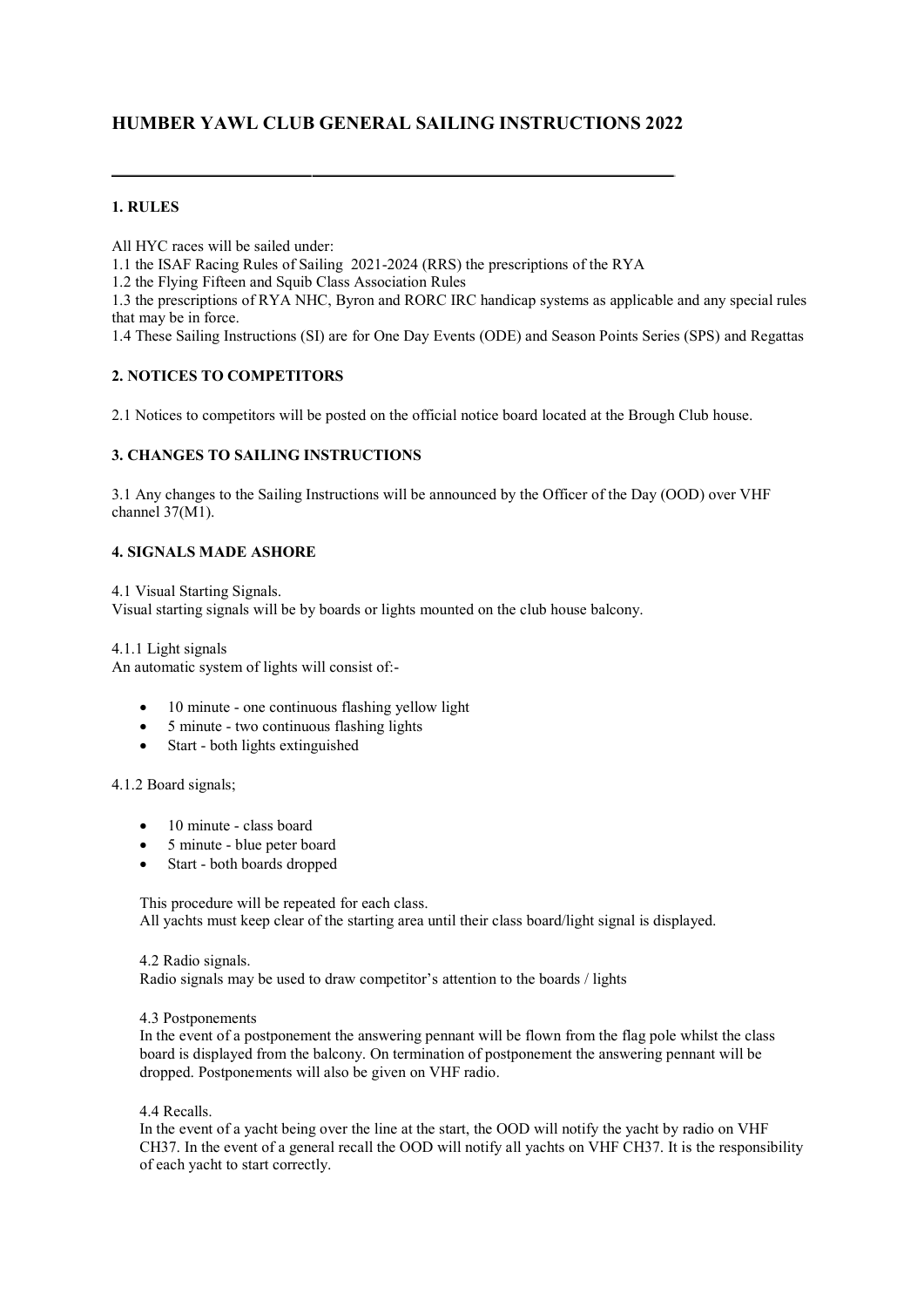# **5. SCHEDULE OF RACES**

5.1 The schedule of races is provided in the HYC Social and Sailing Programme and on the HYC Website

5.2 Regatta Races are scheduled in the Regatta Sailing Programm5.3 The ODD may modify the scheduled start times to suit local conditions. Any changes will be notified under clause 2 or 3

# **6. CLASS FLAGS**

All racing yachts must fly a number three pennant from there back stay except for Flying Fifteen's and Squibs

# **7. RACE AREAS**

All races will be held on and around the waters of the Humber River and adjacent sea coast.

# **8. COURSES**

8.1 For series races courses to be sailed by each class will be posted by the Fleet Captains or the Sailing Secretary one hour prior to the start, and displayed in the OOD starting Box. Late course changes to suit local tide and weather conditions can be advised by the OOD on Channel 37(M). Yachts should monitor CH 37 prior to and during the starting sequence.

8.2 Courses for Regatta races will be posted and confirmed at the pre-race briefings.

### **9. MARKS**

The marks used will be fixed Navigation buoys and racing buoys chosen as the points of the course. The location of buoys may change without notice due to river/tide variation. Positions of marks are shown on a Notice to Mariners chart issued by AB Ports Authority.

# **10. OBSTRUCTIONS AND RESTRICTIONS**

#### 10.1. Commercial shipping.

Competitor's attention is drawn to the IRPCS and local Humber regulations / by-laws currently in force. Any yacht adjudged to have impeded the safe passage of a commercial vessel will be disqualified.

#### 10.2 Prohibited Areas

The Humber Traffic Separation Scheme (TSS,) and the Sunk Dredged Channel (SDC) are both prohibited areas and no yacht shall enter or cross either. ISAF Rule 19 – 'Room to tack at an Obstruction', applies at both locations. Yachts may cross at the designated precautionary zones. Any yacht, witnessed in the TSS will be disqualified.

10.3 All yachts are advised to keep a listening watch on CH15 West of the Humber Bridge, CH12 and 16 West of the Cleeness Light float, and Ch14 and 16 East of the Cleeness Light float VTS Humber should be notified of an event via e-mail 1 day before the programmed date by the event organiser (HYC Hon. Sailing Sec) to  $\frac{ahmspurn@abports.co.uk}$ .

# **11. STARTING.**

### 11.1 Times.

Starting times are given in the club programme and on race entry forms in the OOD/starting box. Regatta start times will be advised at the Regatta Briefing.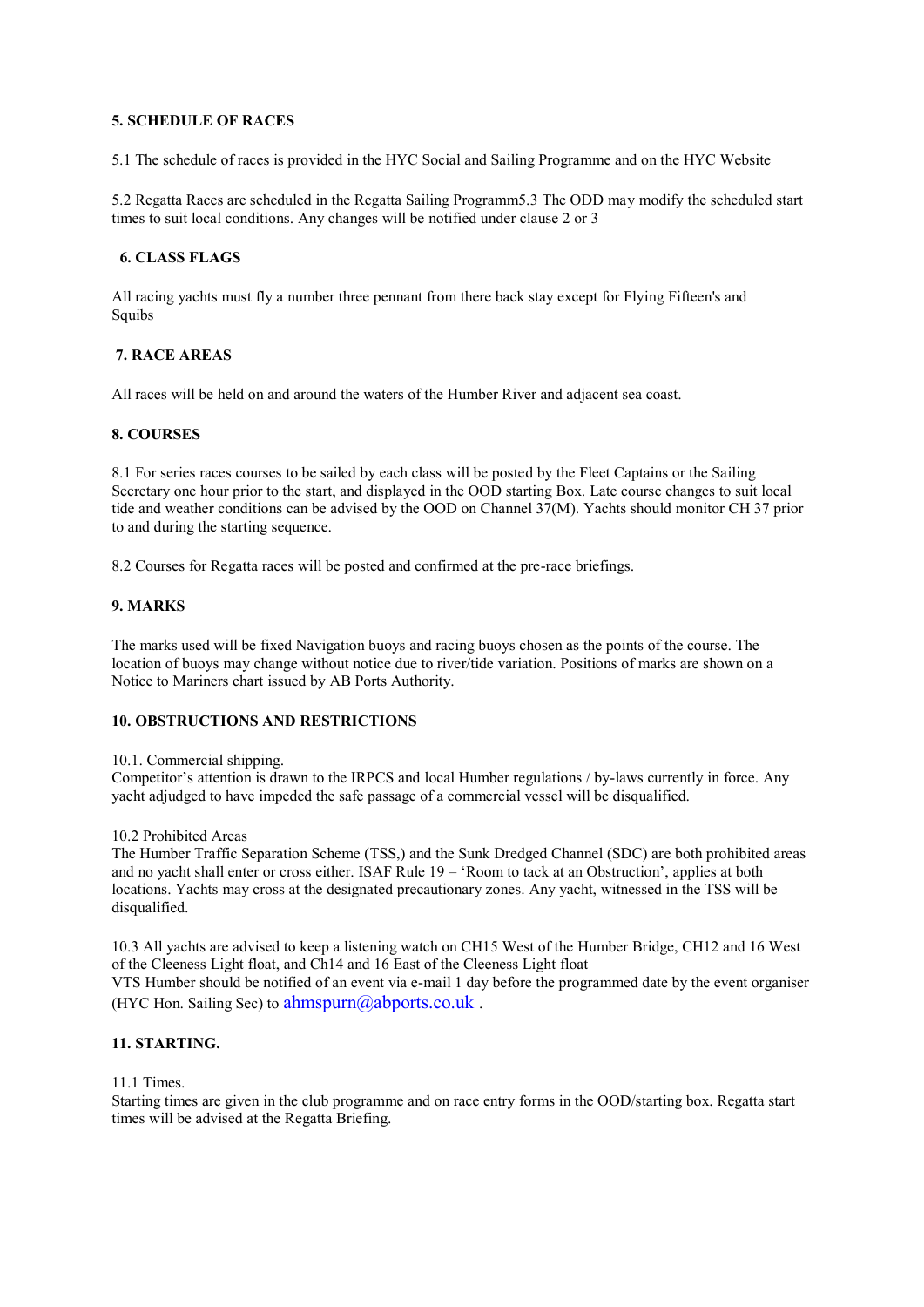11.2 Signing - in

All competitors must sign-in prior to the race on the designated race control sheet in the Brough start box for ODE and SPS Races and at the Brough Club Notice Board for Regatta Races.

11.3 Numbers

Two boats must be signed on to the appropriate entry form and enter the starting area to constitute a race.

11.2 Line.

The starting line is a transit of the club flag pole and the lattice beacon on the flood bank. There is also be an inner and outer distance buoy to mark the extremities of the line. In the event of these being missing, then the start line will extend 200 m south of the Lattice Beacon.

11.4 Starting Signals Starting signals are detailed in section 4

# **12. SHORTENING OF THE COURSE**

Provision for shortened courses to suit local conditions will be notified on the entry form in the OOD box.

### **13. FINISHING.**

13.1 Line.

The finish line is a transit of the club flag pole and the lattice beacon on the flood bank with boats passing between the inner and outer distance marks.

If the outer distance mark is missing, yachts must finish within 150 metres south of the lattice beacon. The Club pennant may be dipped for all finishers in each Class.

#### 13.2 Finishing time

In the interest of accuracy all yachts are advised to take their own finish time from the GPS set on board, in the event of no functioning GPS on board clock times will be accepted as long as the time piece has been synchronised with the starting clock beforehand.

All yachts must sign off within 1 hour of the last boat finishing for upriver races.

# **14. PENALTY SYSTEM**

These will be in accordance with RRS rule 44.1 and 44.2 on up river races...

# **15. TIME LIMIT**

15.1 The time limit for the leading yachts on Upper Humber races will be 2 1⁄2 hours after the start. Any yacht not completing the course within 1 hour of the leading yacht will be scored DNF. The time limit for downriver courses will be notified on the course sheet. Any boat that has not signed off within

the time limit or conveyed their finish time to a fleet captain or the OOD within 12 hours of the last boat to finish will be scored DNF

# **16. PROTEST.**

Protests will be submitted on RYA protest forms and lodged with the OOD, Fleet Captain or the Sailing Secretary within 2 hours of the finish. Protest forms are available from the OOD. All protests will be accompanied by a fee of £10.00

### **17. SCORING.**

17.1 Scoring will be in accordance with RRS appendix A low points system.